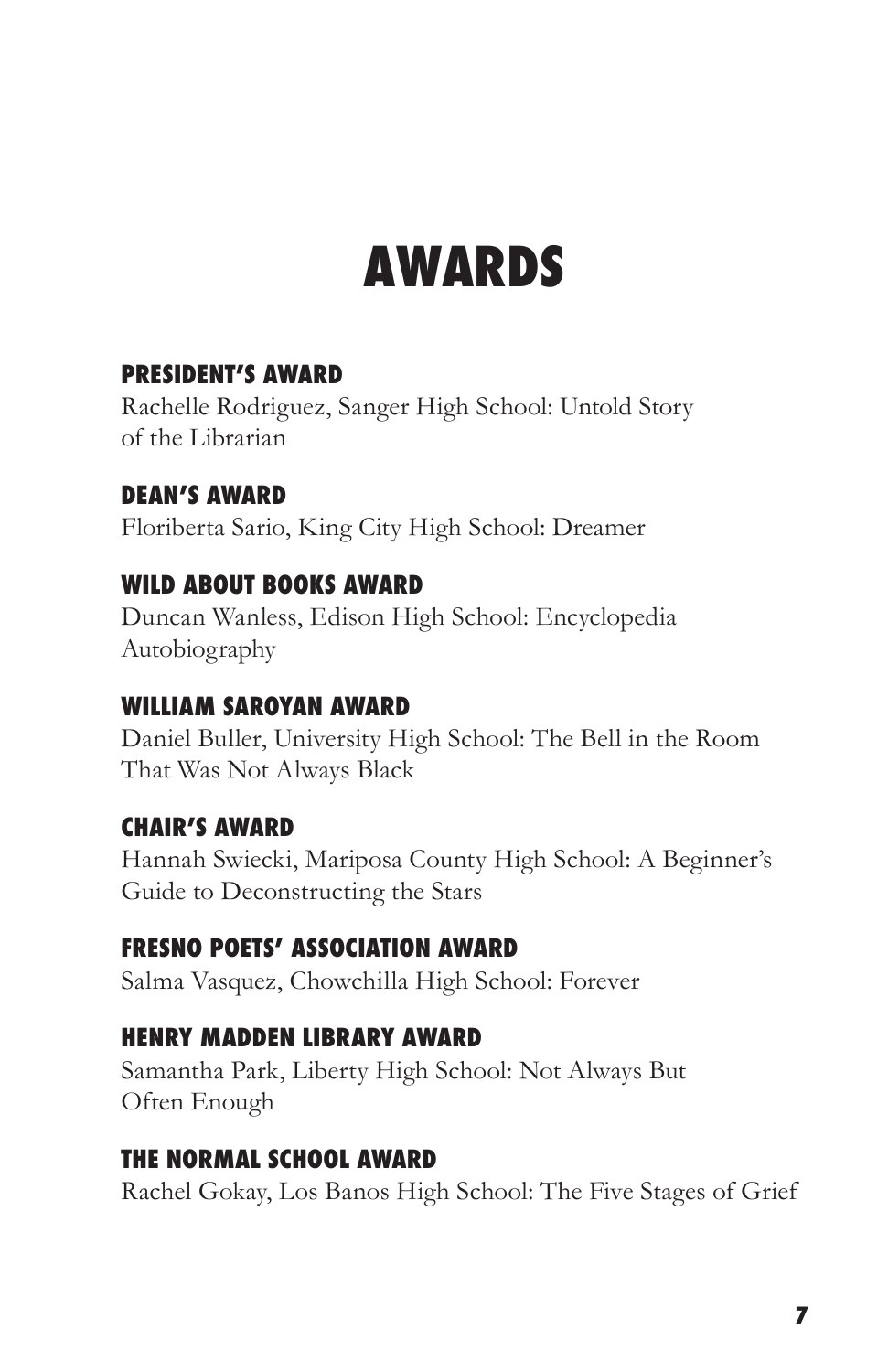# **AWARDS**

## **PHILIP LEVINE PRIZE AWARD**

Julieta Ortiz, Porterville High School: I'm Really Bad at Expressing Myself So I'll Write a Poem Instead

# **FACET AWARDS**

Claire Gorham, Mariposa County High School: Igneous Rocks or Emotional

Isabel Plumb, Edison High School: Excerpt from 'Dissident Chronicles'

# **MFA AWARD**

Miranda Adams, Mariposa County High School: Afro Deity

# **SAN JOAQUIN LITERARY ASSOCIATION AWARD**

Allen Hover, Redwood High School: Ode to Japedo

# **CHICANO WRITERS AND ARTISTS ASSOCIATION AWARDS**

Julieta Ortiz, Porterville High School: A Little Town Called Home

Darlene Torres, Fresno High School: Shaky Day

# **HMONG AMERICAN WRITERS' CIRCLE AWARD**

Ger Thao, Edison High School: Remember

# **DRAMATIC ARTS AWARD**

Haley Ruth Spencer, Tulare Union High School: The Audition